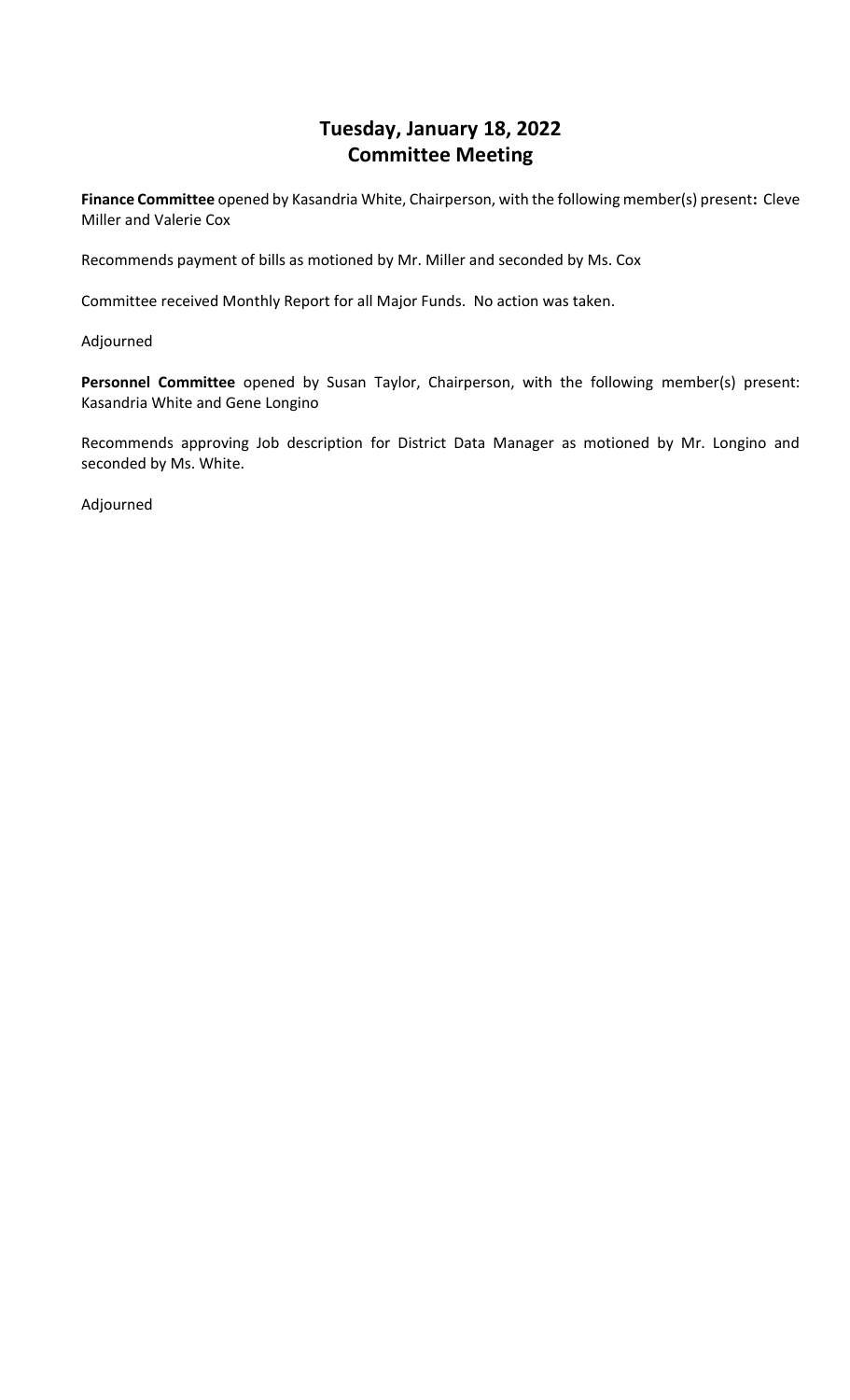# **Red River Parish School District Board Meeting Tuesday, January 18, 2022 @ 4:30 PM**

The **Red River Parish School Board** met in session **Tuesday, January 18, 2022** for Committee and Regular Board Meeting with the following members present: Gary Giddens, Gene Longino, Susan Taylor, Richard Cannon, Cleve Miller, Kasandria White and Valerie Cox

The meeting was opened by Mr. Giddens, President of the Board with Prayer, Pledge of Allegiance and Mission Statement led by Ms. Cox.

## **Mission Statement**: **Red River Parish Schools Provide Excellent Education: Every Child, Every Day, Whatever It Takes!**

Board voted to approve the agenda of January 18, 2022 omitting Agenda Item A3 as motioned by Ms. Cox and seconded by Ms. Taylor. Motion carried.

Board voted to approve minutes of December 13, 2021 as motioned by Mr. Miller and seconded Mr. Cannon. Motion carried.

Board recognized Superintendent's Highlights

## **Recognition of Quality Ford Kid of the Month** Alex McDonald

Superintendent recognized our board members to say thank you for the work they are doing on behalf of our students and our community. Mayor Cox read proclamation declaring January School Board Recognition Month.

| Mr. Cleve Miller | Mrs. Susan Taylor | Mr. Richard Cannon   |
|------------------|-------------------|----------------------|
| Mrs. Valerie Cox | Mr. Gary Giddens  | Mrs. Kasandria White |
| Mr. Gene Longino |                   |                      |

Ms. Paula Clark COVID Nurse gave update on new COVID Guidelines

Board approved the following policy updates as motioned by Ms. Cox and seconded by Mr. Miller. Motion carried.

- **DJE** Purchasing
- **DJED** Bids and Quotes
- **GBRIB** Sick Leave
- **IHAD** Parent Conferences
- **JG** Student Welfare
- **JQE** Expectant & Parenting Students

Board approved Consent Agenda with the exception of Agenda Item A3 as motioned by Mr. Miller and seconded by Mr. Cannon. Motion carried.

#### **A. Finance Committee – Kasandria White, Chairperson**

- 1. To approve payment of bills
- 2. To receive Monthly Report for all Major Funds from Mr. David Jones, Business Manager

#### **B. Personnel Committee – Susan Taylor, Chairperson**

1. To approve job description for District Data Manager

Board voted to elect Ms. Susan Taylor as Board President FY 2022 as motioned by Mr. Miller and seconded by Mr. Cannon. Motion carried.

Board voted to elect Valerie Cox as Vice-President FY 2022 as motioned by Ms. White and seconded by Mr. Cannon. Motion carried.

Board members read and signed favorable response to the Code of Ethics as a School Board Member FY 2022.

Board approved date, time and place of board meetings to be held at the Red River Parish School Board Conference Room FY 2022 as motioned by Mr. Miller and seconded by Ms. White. Motion carried.

**2 nd Monday of each Month at 4:30 PM**